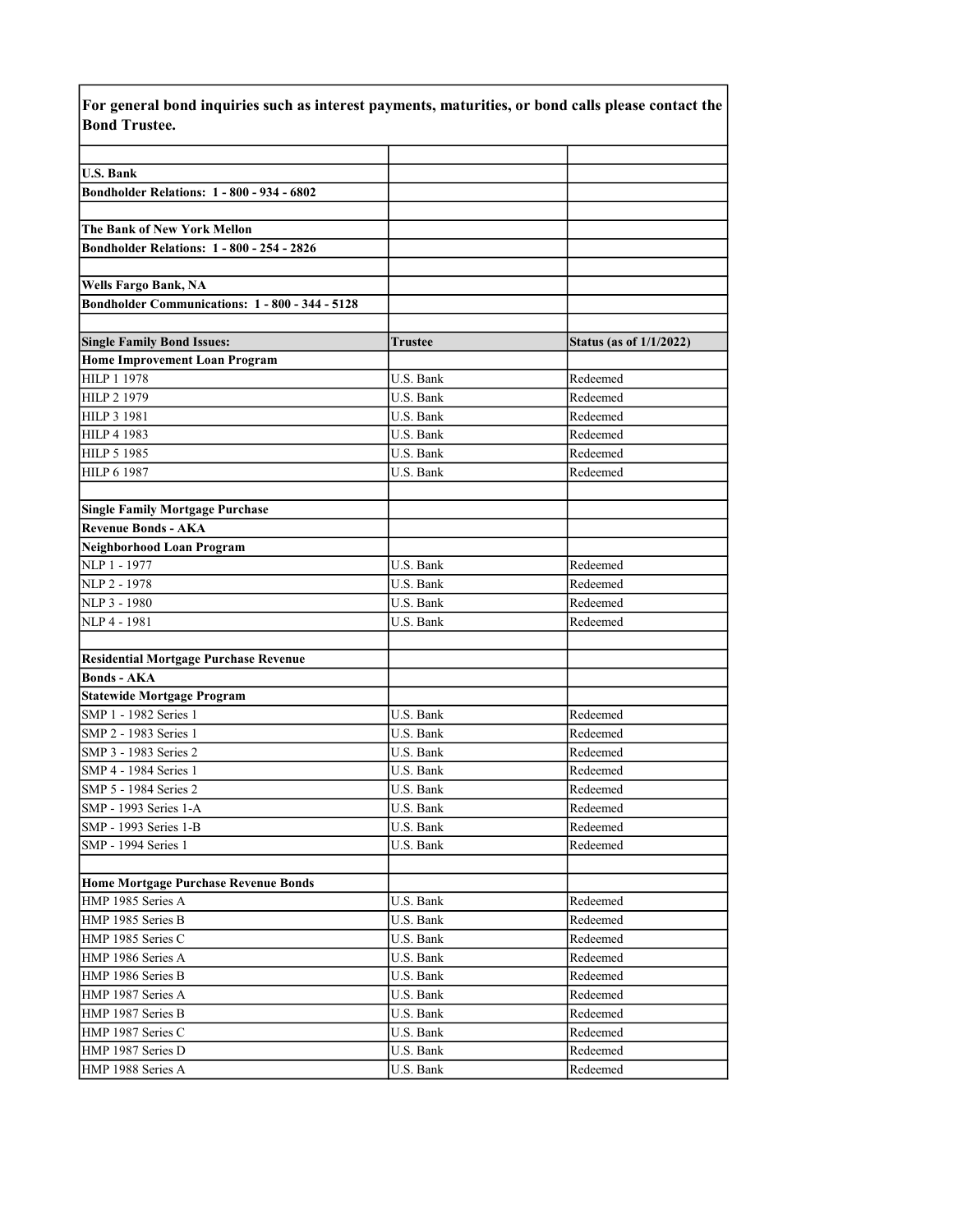| <b>Home Buyer Revenue Bonds</b> |           |          |
|---------------------------------|-----------|----------|
| HBP 1989 Series A               | U.S. Bank | Redeemed |
| HBP 1989 Series B               | U.S. Bank | Redeemed |
| HBP 1989 Series C               | U.S. Bank | Redeemed |
| HBP 1989 Series D               | U.S. Bank | Redeemed |
| HBP 1990 Series E               | U.S. Bank | Redeemed |
| HBP 1990 Series F               | U.S. Bank | Redeemed |
| HBP 1990 Series E-1             | U.S. Bank | Redeemed |
| HBP 1990 Series F-1             | U.S. Bank | Redeemed |
| HBP 1990 Series F-2             | U.S. Bank | Redeemed |
| HBP 1990 Series F-3             | U.S. Bank | Redeemed |
| HBP 1990 Series F-4             | U.S. Bank | Redeemed |
| HBP 1993 Series G               | U.S. Bank | Redeemed |
| HBP 1993 Series H               | U.S. Bank | Redeemed |
| HBP 1994 Series I               | U.S. Bank | Redeemed |
| HBP 1994 Series J               | U.S. Bank | Redeemed |
| HBP 1994 Series K               | U.S. Bank | Redeemed |
| HBP 1994 Series L               | U.S. Bank | Redeemed |
| HBP 1994 Series M               | U.S. Bank | Redeemed |
| HBP 1995 Series N               | U.S. Bank | Redeemed |
| HBP 1995 Series O               | U.S. Bank | Redeemed |
| HBP 1996 Series P               | U.S. Bank | Redeemed |
| HBP 1996 Series O               | U.S. Bank | Redeemed |
| HBP 1996 Series R               | U.S. Bank | Redeemed |
| HBP 1996 Series S               | U.S. Bank | Redeemed |
| HBP 1997 Series T               | U.S. Bank | Redeemed |
| HBP 1997 Series U               | U.S. Bank | Redeemed |
| HBP 1998 Series V               | U.S. Bank | Redeemed |
| HBP 1998 Series W               | U.S. Bank | Redeemed |
| HBP 1998 Series X               | U.S. Bank | Redeemed |
| HBP 1998 Series Y               | U.S. Bank | Redeemed |
| HBP 1999 Series Z               | U.S. Bank | Redeemed |
| HBP 1999 Series AA              | U.S. Bank | Redeemed |
| HBP 2000 Series BB              | U.S. Bank | Redeemed |
| HBP 2000 Series CC              | U.S. Bank | Redeemed |
| HBP 2003 Series DD              | U.S. Bank | Redeemed |
| HBP 2003 Series EE              | U.S. Bank | Redeemed |
| HBP 2003 Series FF              | U.S. Bank | Redeemed |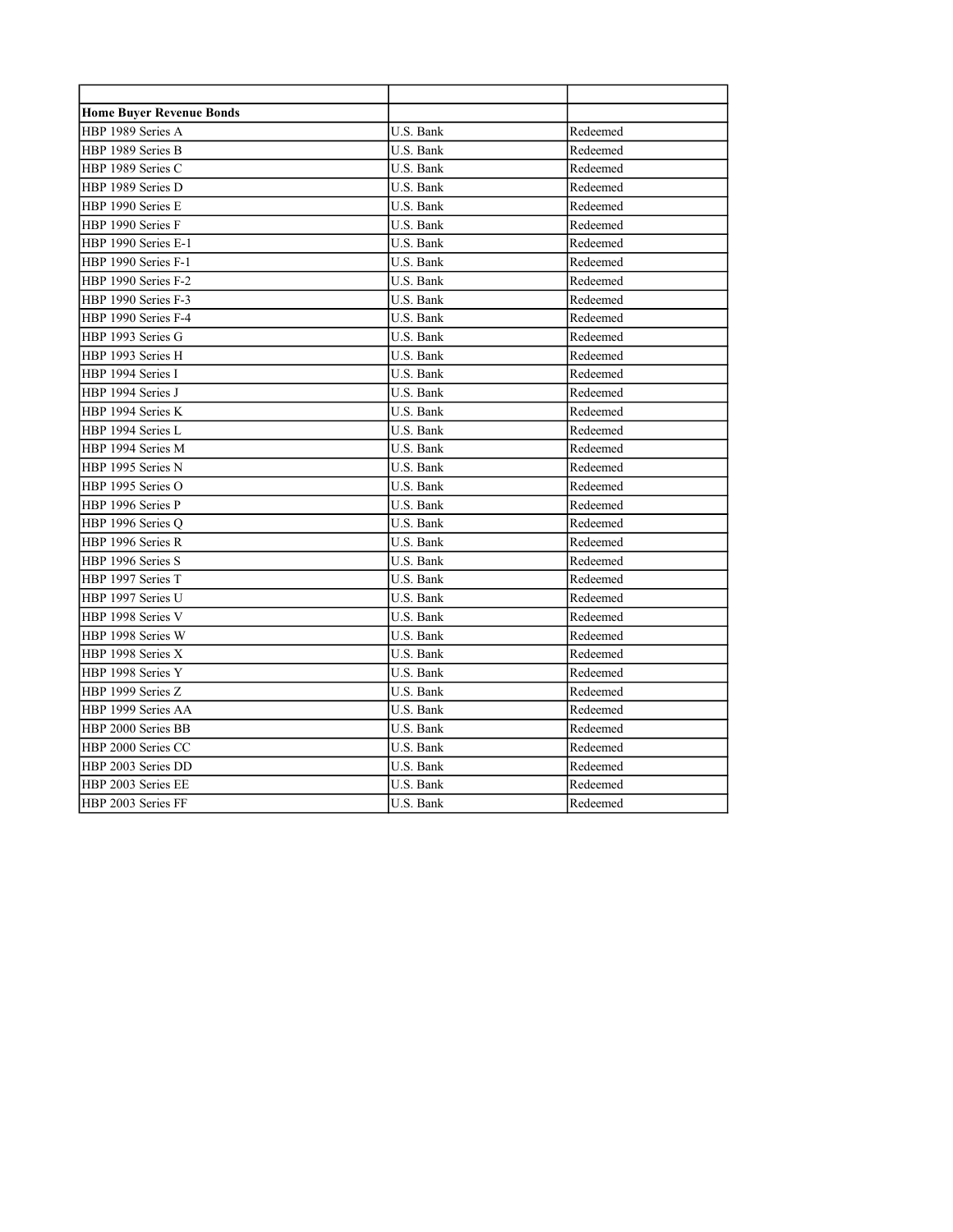| <b>Single Family Housing Revenue Bonds</b> |           |          |
|--------------------------------------------|-----------|----------|
| SF Housing Rev Bonds 2003 Series A         | U.S. Bank | Redeemed |
| SF Housing Rev Bonds 2003 Series B         | U.S. Bank | Redeemed |
| SF Housing Rev Bonds 2003 Series C         | U.S. Bank | Redeemed |
| SF Housing Rev Bonds 2003 Series D         | U.S. Bank | Redeemed |
| SF Housing Rev Bonds 2004 Series E         | U.S. Bank | Redeemed |
| SF Housing Rev Bonds 2004 Series F         | U.S. Bank | Redeemed |
| SF Housing Rev Bonds 2004 Series G         | U.S. Bank | Redeemed |
| SF Housing Rev Bonds 2004 Series H         | U.S. Bank | Redeemed |
| SF Housing Rev Bonds 2004 Series I         | U.S. Bank | Redeemed |
| SF Housing Rev Bonds 2004 Series J         | U.S. Bank | Redeemed |
| SF Housing Rev Bonds 2004 Series K         | U.S. Bank | Redeemed |
| SF Housing Rev Bonds 2005 Series L         | U.S. Bank | Redeemed |
| SF Housing Rev Bonds 2005 Series M         | U.S. Bank | Redeemed |
| SF Housing Rev Bonds 2005 Series N         | U.S. Bank | Redeemed |
| SF Housing Rev Bonds 2005 Series O         | U.S. Bank | Redeemed |
| SF Housing Rev Bonds 2005 Series P         | U.S. Bank | Redeemed |
| SF Housing Rev Bonds 2005 Series Q         | U.S. Bank | Redeemed |
| SF Housing Rev Bonds 2005 Series R         | U.S. Bank | Redeemed |
| SF Housing Rev Bonds 2007 Series S         | U.S. Bank | Redeemed |
| SF Housing Rev Bonds 2007 Series T         | U.S. Bank | Redeemed |
| SF Housing Rev Bonds 2007 Series U         | U.S. Bank | Redeemed |
| SF Housing Rev Bonds 2007 Series V         | U.S. Bank | Redeemed |
| SF Housing Rev Bonds 2007 Series W         | U.S. Bank | Redeemed |
| SF Housing Rev Bonds 2008 Series X         | U.S. Bank | Redeemed |
| SF Housing Rev Bonds 2008 Series Y         | U.S. Bank | Redeemed |
| SF Housing Rev Bonds 2008 Series Z         | U.S. Bank | Redeemed |
| SF Housing Rev Bonds 2008 Series AA        | U.S. Bank | Redeemed |
| SF Housing Rev Bonds 2008 Series BB        | U.S. Bank | Redeemed |
| SF Housing Rev Bonds 2009 Series CC        | U.S. Bank | Redeemed |
| SF Housing Rev Bonds 2009 Series DD        | U.S. Bank | Redeemed |
| SF Housing Rev Bonds 2009 Series EE        | U.S. Bank | Redeemed |
| SF Housing Rev Bonds 2009 Series FF        | U.S. Bank | Redeemed |
| SF Housing Rev Bonds 2009 Series GG        | U.S. Bank | Redeemed |
| SF Housing Rev Bonds 2018 Series A         | U.S. Bank |          |
| SF Housing Rev Bonds 2018 Series B         | U.S. Bank |          |
| SF Housing Rev Bonds 2019 Series C         | U.S. Bank |          |
| SF Housing Rev Bonds 2019 Series D         | U.S. Bank |          |
| SF Housing Rev Bonds 2020 Series E         | U.S. Bank |          |
| SF Housing Rev Bonds 2020 Series F         | U.S. Bank |          |
| SF Housing Rev Bonds 2020 Series G         | U.S. Bank |          |
| SF Housing Rev Bonds 2021 Series H         | U.S. Bank |          |
|                                            |           |          |
| <b>Single Family Home Mortgage Bonds</b>   |           |          |
| HMB 2009 Program Bonds, Series A-1         | U.S. Bank | Redeemed |
| HMB 2009 Program Bonds, Series A-2         | U.S. Bank | Redeemed |
| HMB 2011 Series A                          | U.S. Bank | Redeemed |
| HMB 2009 Program Bonds, Series B-1         | U.S. Bank | Redeemed |
| HMB 2009 Program Bonds, Series B-2         | U.S. Bank | Redeemed |
| HMB 2011 Series B                          | U.S. Bank | Redeemed |
| HMB 2011 Series C                          | U.S. Bank | Redeemed |
| HMB 2011 Series D                          | U.S. Bank | Redeemed |
|                                            |           |          |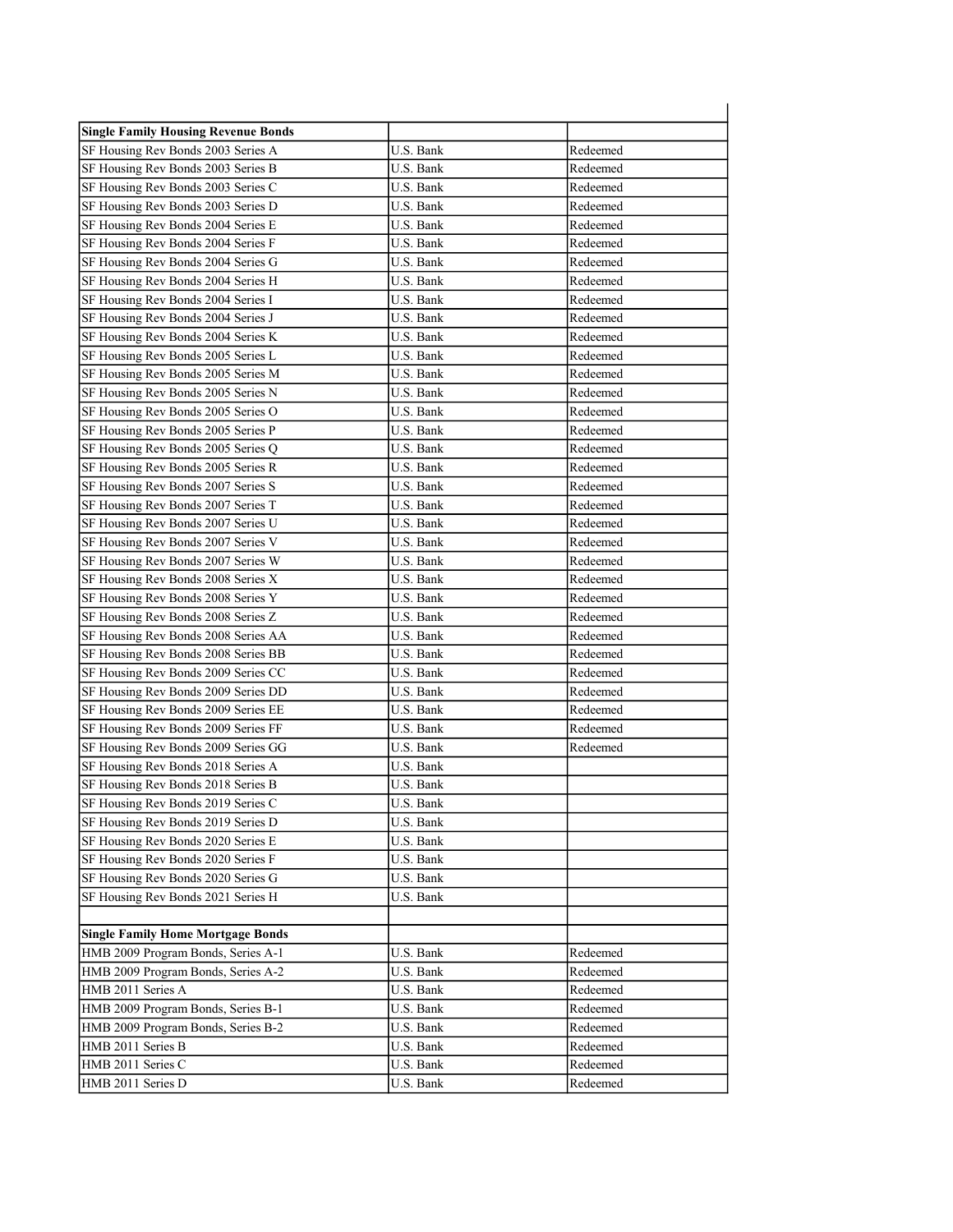| <b>Multi-Family Bond Issues:</b>                   | Trustee                     | <b>Status (as of 1/1/2022)</b> |
|----------------------------------------------------|-----------------------------|--------------------------------|
| <b>General Housing Loan Bonds</b>                  |                             |                                |
| GHLB 1970 Series A                                 | U.S. Bank                   | Redeemed                       |
| GHLB 1971 Series A                                 | U.S. Bank                   | Redeemed                       |
| GHLB 1972 Series A                                 | U.S. Bank                   | Redeemed                       |
| GHLB 1972 Series B                                 | U.S. Bank                   | Redeemed                       |
|                                                    |                             |                                |
| <b>Special Pledge Revenue Obligations</b>          |                             |                                |
| 1975 Series 1                                      | U.S. Bank                   | Redeemed                       |
| 1976 Series 1                                      | U.S. Bank                   | Redeemed                       |
|                                                    |                             |                                |
| <b>Mortgage Revenue Bonds</b>                      |                             |                                |
| 1976 Issue A Section 8                             | U.S. Bank                   | Redeemed                       |
| 1977 Issue A Section 8                             | U.S. Bank                   | Redeemed                       |
| 1977 Issue B Section 236                           | U.S. Bank                   | Redeemed                       |
|                                                    |                             |                                |
| Multi Family Mortgage Revenue Bonds 1976 Series A  | U.S. Bank                   | Redeemed                       |
| Multi Family Mortgage Rev Bonds 1977 Sereis One    | U.S. Bank                   | Redeemed                       |
| Housing Revenue Bonds 1978 Series A                | U.S. Bank                   | Redeemed                       |
| Multi Family Housing Bonds 1978 Series One S.8     | U.S. Bank                   | Redeemed                       |
| Multi Family Mortgage Bonds 1979 Series A S.8      | U.S. Bank                   | Redeemed                       |
| Multi Family Mortgage Bonds 1979 Series B S.8      | U.S. Bank                   | Redeemed                       |
| Multi Family Mortgage Bonds 1980 Series A S.236    | U.S. Bank                   | Redeemed                       |
|                                                    |                             |                                |
| Section 8 Bonds 1981 Series A                      | U.S. Bank                   | Redeemed                       |
| Section 8 Bonds 1981 Series B                      | U.S. Bank                   | Redeemed                       |
|                                                    |                             |                                |
| <b>Section 8 Housing Revenue Bonds</b>             |                             |                                |
| 1982 Series A Essex-Phoenix Mills Project          | U.S. Bank                   | Redeemed                       |
| 1982 Series A Norfolk Square Project               | U.S. Bank                   | Redeemed                       |
|                                                    |                             |                                |
| 1983 Series A Section 8 Bonds                      | U.S. Bank                   | Redeemed                       |
|                                                    |                             |                                |
| 1983 Series A 11(B) Chestnut Street                | The Bank of New York Mellon | Redeemed                       |
| 1983 Series A 11(B) Hampshire House                | The Bank of New York Mellon | Redeemed                       |
| 1983 Series A 11(B) Highview Terrace               | The Bank of New York Mellon | Redeemed                       |
|                                                    |                             |                                |
| 1984 Series I Corinthian Towers                    | U.S. Bank                   | Redeemed                       |
| 1985 Series I Roger Gardens                        | The Bank of New York Mellon | Redeemed                       |
|                                                    |                             |                                |
| <b>Multi Family Housing Revenue Bonds</b>          |                             |                                |
| 1984 Series A McKinley Apartments                  | U.S. Bank                   | Redeemed                       |
| 1985 Series A Metropolitan Plaza                   | U.S. Bank                   | Redeemed                       |
| 1985 Series B Douglass Harrison                    | The Bank of New York Mellon | Redeemed                       |
| 1985 Series C Leisure Park                         | U.S. Bank                   | Redeemed                       |
| 1985 Series D Hunters Glen                         | U.S. Bank                   | Redeemed                       |
| 1985 Series F Newport                              | U.S. Bank                   | Redeemed                       |
| 1985 Series G Newport II                           | U.S. Bank                   | Redeemed                       |
| 1988 Series H Regency Park                         | The Bank of New York Mellon | Redeemed                       |
| 1989 Series I Chestnut Park                        | The Bank of New York Mellon | Redeemed                       |
| 1989 Series J Montclarion                          | The Bank of New York Mellon | Redeemed                       |
|                                                    |                             |                                |
| Multi Family Housing Refunding Bonds 1991 Series 1 | The Bank of New York Mellon |                                |
| Section 8 Bonds 1991 Series A                      | U.S. Bank                   | Redeemed                       |
| Section 8 Bonds 1992 Series A                      | U.S. Bank                   | Redeemed                       |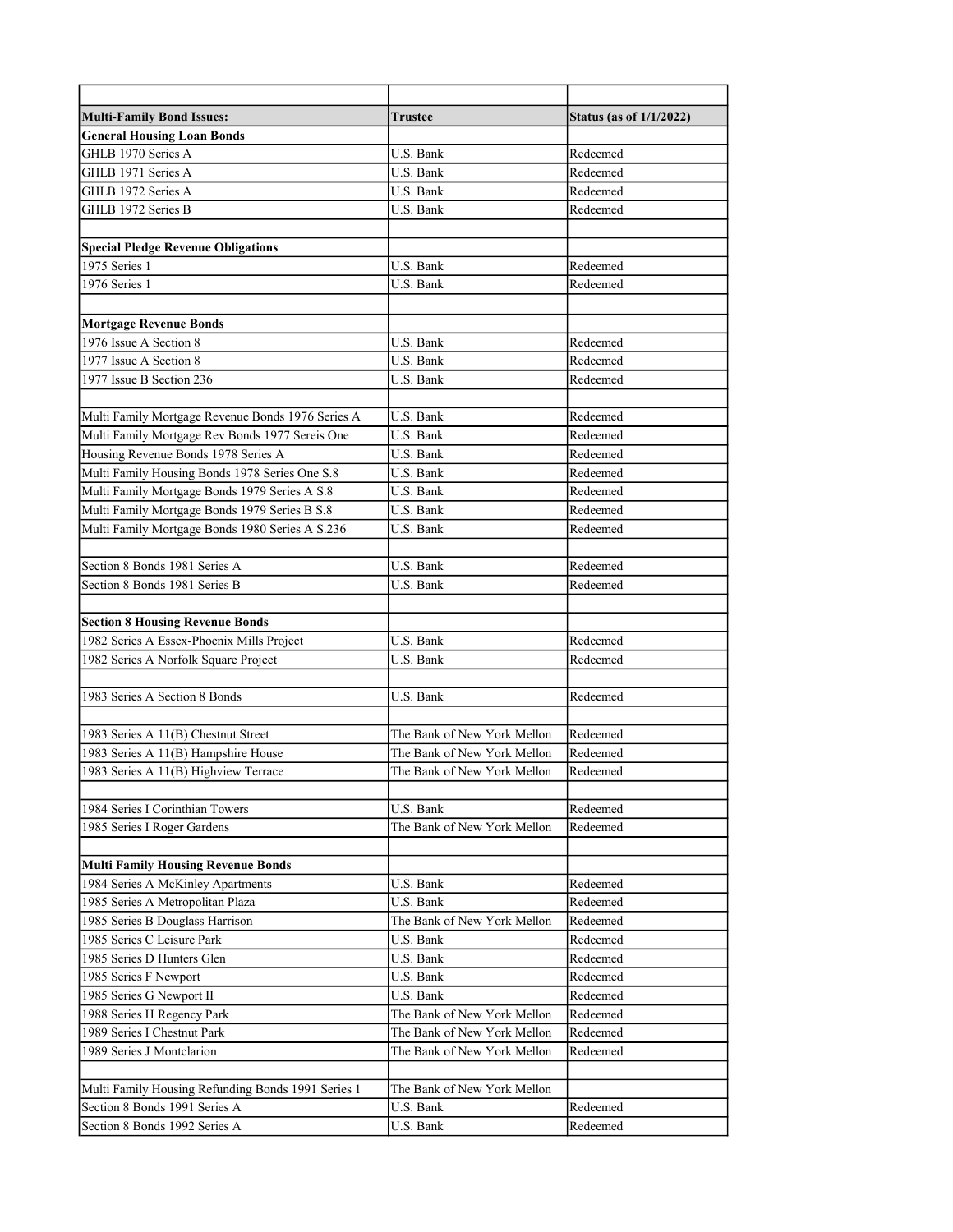| <b>Rental Housing Revenue Bonds</b>         |           |          |
|---------------------------------------------|-----------|----------|
| 1991 Series A                               | U.S. Bank | Redeemed |
| 1991 Series B                               | U.S. Bank | Redeemed |
| 1991 Series C                               | U.S. Bank | Redeemed |
| 1991 Series D                               | U.S. Bank | Redeemed |
| Housing Rev Refunding Bonds 1992 Series One | U.S. Bank | Redeemed |
|                                             |           |          |
| <b>Housing Revenue Bonds</b>                |           |          |
| 1992 Series A                               | U.S. Bank | Redeemed |
| 1992 Series B                               | U.S. Bank | Redeemed |
| 1992 Series C                               | U.S. Bank | Redeemed |
| 1992 Series D                               | U.S. Bank | Redeemed |
| 1992 Series E                               | U.S. Bank | Redeemed |
|                                             |           |          |
| <b>Multi Family Housing Revenue Bonds</b>   |           |          |
| 1995 Series A                               | U.S. Bank | Redeemed |
| 1995 Series B                               | U.S. Bank | Redeemed |
| 1995 Series C                               | U.S. Bank | Redeemed |
| 1996 Series A                               | U.S. Bank | Redeemed |
| 1996 Series B                               | U.S. Bank | Redeemed |
| 1997 Series A                               | U.S. Bank | Redeemed |
| 1997 Series B                               | U.S. Bank | Redeemed |
| 1997 Series C                               | U.S. Bank | Redeemed |
| 1999 Series A                               | U.S. Bank | Redeemed |
| 1999 Series B                               | U.S. Bank | Redeemed |
| 1999 Series C                               | U.S. Bank | Redeemed |
| 2000 Series A-1                             | U.S. Bank | Redeemed |
| 2000 Series A-2                             | U.S. Bank | Redeemed |
| 2000 Series B                               | U.S. Bank | Redeemed |
| 2000 Series C-1                             | U.S. Bank | Redeemed |
| 2000 Series C-2                             | U.S. Bank |          |
| 2000 Series E-1                             | U.S. Bank | Redeemed |
| 2000 Series E-2                             | U.S. Bank | Redeemed |
| 2000 Series F                               | U.S. Bank | Redeemed |
| 2000 Series G                               | U.S. Bank | Redeemed |
| 2001 Series A                               | U.S. Bank | Redeemed |
| 2001 Series B                               | U.S. Bank | Redeemed |
| $2001$ Series C                             | U.S. Bank | Redeemed |
| 2002 Series A                               | U.S. Bank | Redeemed |
| 2002 Series B                               | U.S. Bank | Redeemed |
| 2002 Series C                               | U.S. Bank | Redeemed |
| 2002 Series D                               | U.S. Bank | Redeemed |
| 2002 Series E                               | U.S. Bank | Redeemed |
| 2002 Series F                               | U.S. Bank | Redeemed |
| 2002 Series G                               | U.S. Bank |          |
| 2003 Series A                               | U.S. Bank | Redeemed |
| 2003 Series B                               | U.S. Bank | Redeemed |
| 2003 Series C                               | U.S. Bank | Redeemed |
| 2003 Series D                               | U.S. Bank | Redeemed |
| 2004 Series A                               | U.S. Bank | Redeemed |
| 2004 Series B                               | U.S. Bank | Redeemed |
| 2004 Series C                               | U.S. Bank | Redeemed |
| 2004 Series D                               | U.S. Bank | Redeemed |
| 2008 Series 1                               | U.S. Bank | Redeemed |
| 2008 Series 2                               | U.S. Bank |          |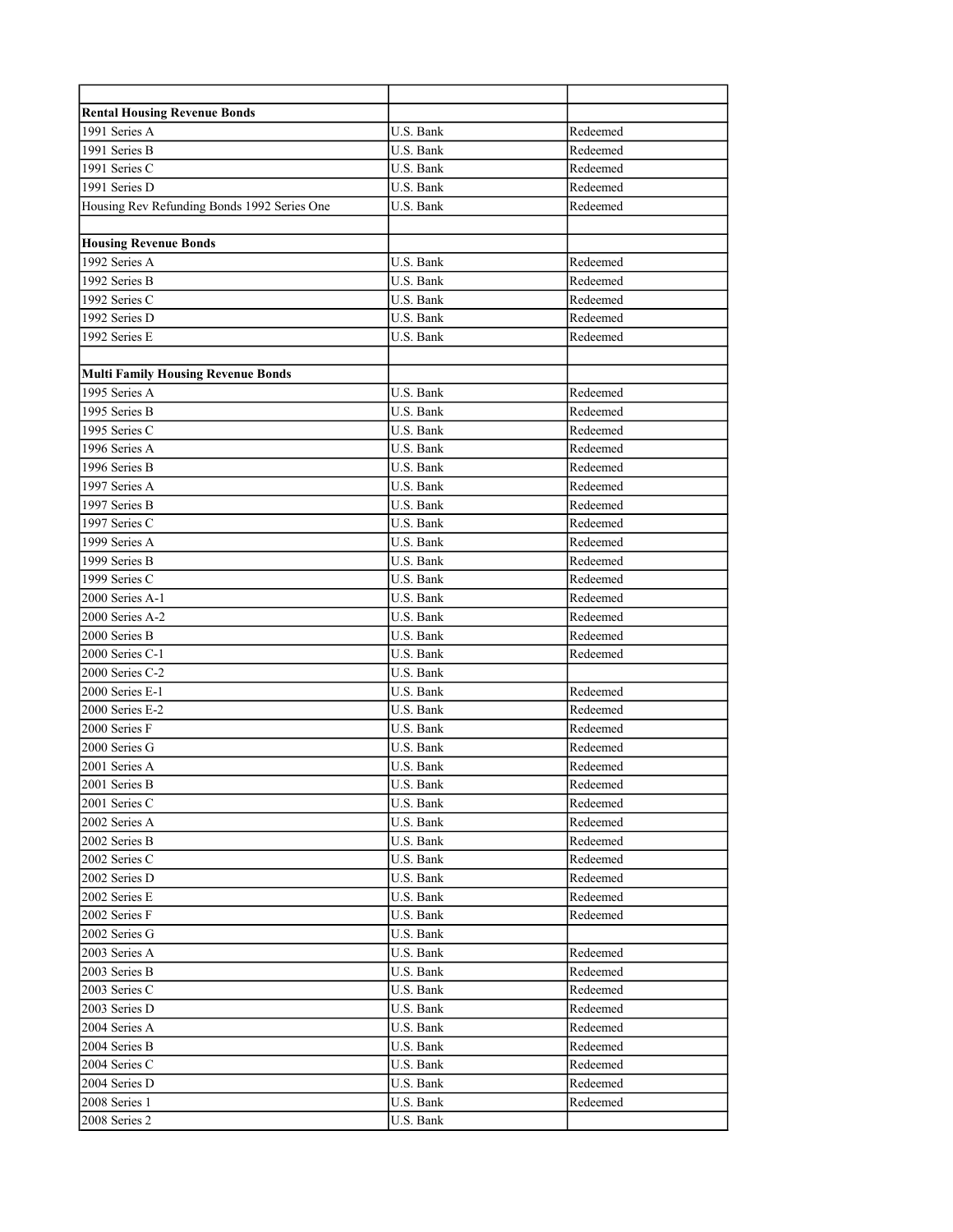| 2008 Series 3                     | U.S. Bank            | Redeemed |
|-----------------------------------|----------------------|----------|
| 2008 Series 4                     | U.S. Bank            | Redeemed |
| 2013 Series 1                     | U.S. Bank            |          |
| 2013 Series 2                     | U.S. Bank            |          |
| 2013 Series 3                     | U.S. Bank            |          |
| 2013 Series 4                     | U.S. Bank            | Redeemed |
| 2013 Series 5                     | U.S. Bank            |          |
| 2013 Series 6                     | U.S. Bank            |          |
| 2013 Series 7                     | U.S. Bank            | Redeemed |
|                                   |                      |          |
| <b>Multi-Family Revenue Bonds</b> |                      |          |
| 2005 Series A1                    | Wells Fargo Bank, NA | Redeemed |
| 2005 Series A2                    | Wells Fargo Bank, NA | Redeemed |
| 2005 Series B                     | Wells Fargo Bank, NA | Redeemed |
| 2005 Series C                     | Wells Fargo Bank, NA | Redeemed |
| 2005 Series D                     | Wells Fargo Bank, NA | Redeemed |
| 2005 Series E                     | Wells Fargo Bank, NA | Redeemed |
| 2005 Series F                     | Wells Fargo Bank, NA | Redeemed |
| 2005 Series G                     | Wells Fargo Bank, NA | Redeemed |
| 2006 Series A                     | Wells Fargo Bank, NA | Redeemed |
| 2006 Series B                     | Wells Fargo Bank, NA | Redeemed |
| 2006 Series C                     | Wells Fargo Bank, NA | Redeemed |
| 2006 Series D                     | Wells Fargo Bank, NA | Redeemed |
| 2006 Series E                     | Wells Fargo Bank, NA | Redeemed |
| 2007 Series A                     | Wells Fargo Bank, NA | Redeemed |
| 2007 Series B                     | Wells Fargo Bank, NA | Redeemed |
| 2007 Series C                     | Wells Fargo Bank, NA | Redeemed |
| 2007 Series D                     | Wells Fargo Bank, NA | Redeemed |
| 2007 Series F                     | Wells Fargo Bank, NA | Redeemed |
| 2007 Series G                     | Wells Fargo Bank, NA | Redeemed |
| 2007 Series H                     | Wells Fargo Bank, NA | Redeemed |
| 2007 Series I                     | Wells Fargo Bank, NA | Redeemed |
| 2007 Series J                     | Wells Fargo Bank, NA | Redeemed |
| 2008 Series A                     | Wells Fargo Bank, NA | Redeemed |
| 2008 Series B                     | Wells Fargo Bank, NA | Redeemed |
| 2008 Series C                     | Wells Fargo Bank, NA | Redeemed |
| 2008 Series D                     | Wells Fargo Bank, NA | Redeemed |
| 2008 Series E                     | Wells Fargo Bank, NA | Redeemed |
| 2008 Series F                     | Wells Fargo Bank, NA | Redeemed |
| 2008 Series G                     | Wells Fargo Bank, NA | Redeemed |
| 2009 Series A                     | Wells Fargo Bank, NA | Redeemed |
| 2009 Series B                     | Wells Fargo Bank, NA | Redeemed |
| 2009 Series C                     | Wells Fargo Bank, NA | Redeemed |
| 2009 Series D                     | Wells Fargo Bank, NA |          |
| 2010 Series A                     | Wells Fargo Bank, NA | Redeemed |
| 2010 Series B                     | Wells Fargo Bank, NA | Redeemed |
| 2010 Series C                     | Wells Fargo Bank, NA | Redeemed |
| 2012 Series A                     | Wells Fargo Bank, NA | Redeemed |
| 2012 Series B                     | Wells Fargo Bank, NA | Redeemed |
| 2012 Series C                     | Wells Fargo Bank, NA | Redeemed |
| 2012 Series D                     | Wells Fargo Bank, NA | Redeemed |
| 2012 Series E                     | Wells Fargo Bank, NA | Redeemed |
| 2012 Series F                     | Wells Fargo Bank, NA |          |
| 2014 Series A                     | Wells Fargo Bank, NA |          |
| 2014 Series B                     | Wells Fargo Bank, NA |          |
| 2014 Series C                     | Wells Fargo Bank, NA | Redeemed |
|                                   |                      |          |